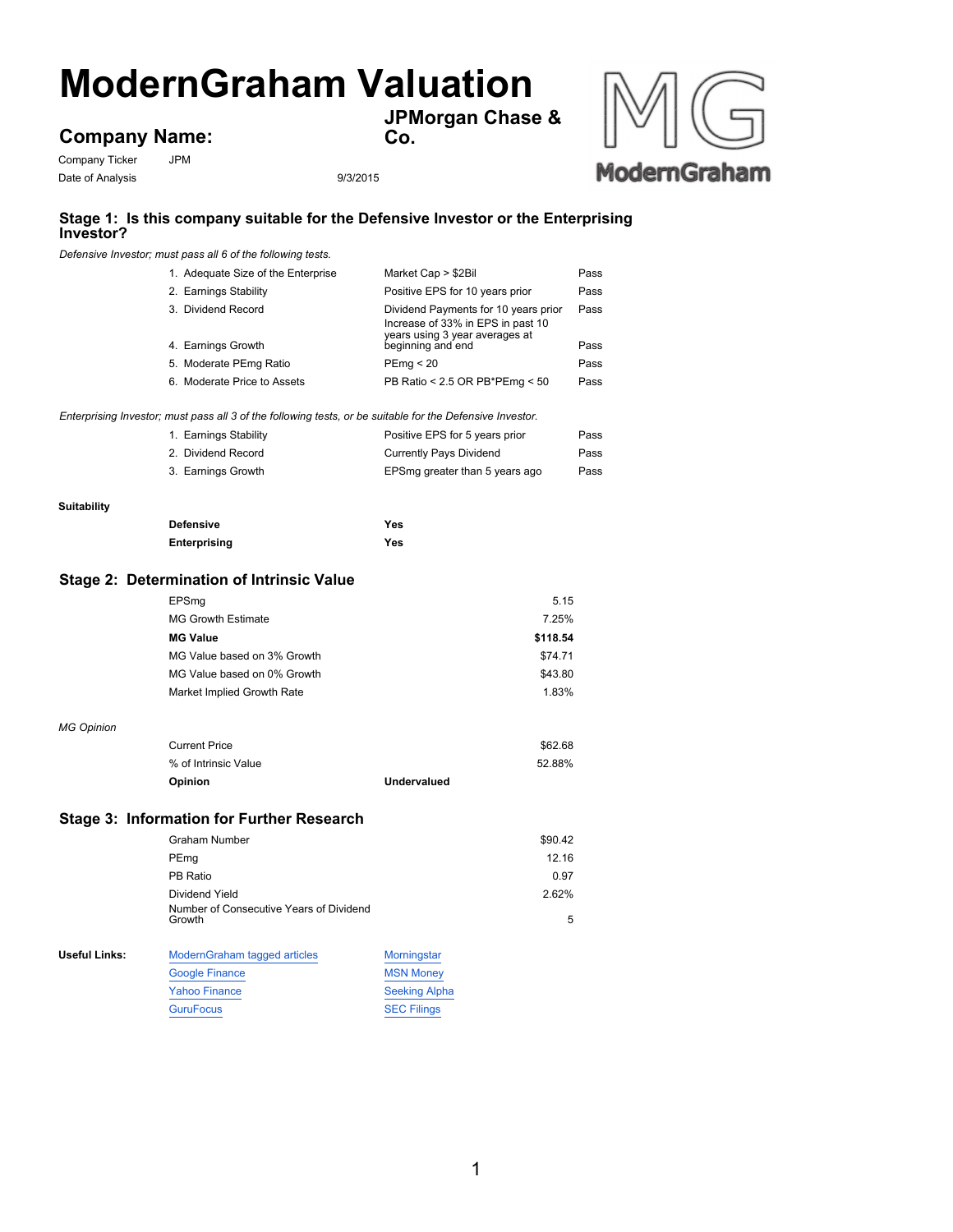| <b>EPS History</b>                  | <b>EPSmg History</b>                 |                     |
|-------------------------------------|--------------------------------------|---------------------|
| <b>Next Fiscal Year</b><br>Estimate | \$5.64 Next Fiscal Year Estimate     | \$5.15              |
| Dec14                               | \$5.29 Dec14                         | \$4.82              |
| Dec13                               | $$4.35 $ Dec13                       | \$4.41              |
| Dec12                               | \$5.20 Dec12                         | \$4.11              |
| Dec11                               | \$4.48 Dec11                         | \$3.47              |
| Dec10                               | \$3.96 Dec10                         | \$3.05              |
| Dec <sub>09</sub>                   | \$2.26 Dec09                         | \$2.69              |
| Dec08                               | \$1.35 Dec08                         | \$2.85              |
| Dec07                               | \$4.38 Dec07                         | \$3.44              |
| Dec <sub>06</sub>                   | \$4.04 Dec06                         | \$2.78              |
| Dec05                               | \$2.38 Dec05                         | \$2.01              |
| Dec04                               | \$1.55 Dec04                         | \$1.84              |
| Dec <sub>03</sub>                   | $$3.24$ Dec03                        | \$2.08              |
| Dec <sub>02</sub>                   | \$0.80 Dec02                         | \$1.73              |
| Dec01                               | \$0.80 Dec01                         | \$2.32              |
| Dec <sub>00</sub>                   | \$2.86 Dec00                         | \$2.97              |
| Dec99                               | \$3.69 Dec99                         | \$2.87              |
| Dec98                               | \$2.83 Balance Sheet Information     | Jun15               |
| Dec97                               | \$2.67 Long-Term Debt                | \$316,754,000,000   |
| Dec96                               | \$1.65 Total Assets                  | \$2,449,599,000,000 |
| Dec95                               | \$2.02 Intangible Assets             | \$56,138,000,000    |
|                                     | <b>Total Liabilities</b>             | \$2,208,394,000,000 |
|                                     | Shares Outstanding (Diluted Average) | 3,743,600,000       |



Disclaimer:

This valuation is not investment advice. Anyone who is considering making an investment decision should speak to a registered investment advisor. The author did not hold a position in any company mentioned in this article at the time of publication and had no intention of changing those holdings within the next 72 hours.